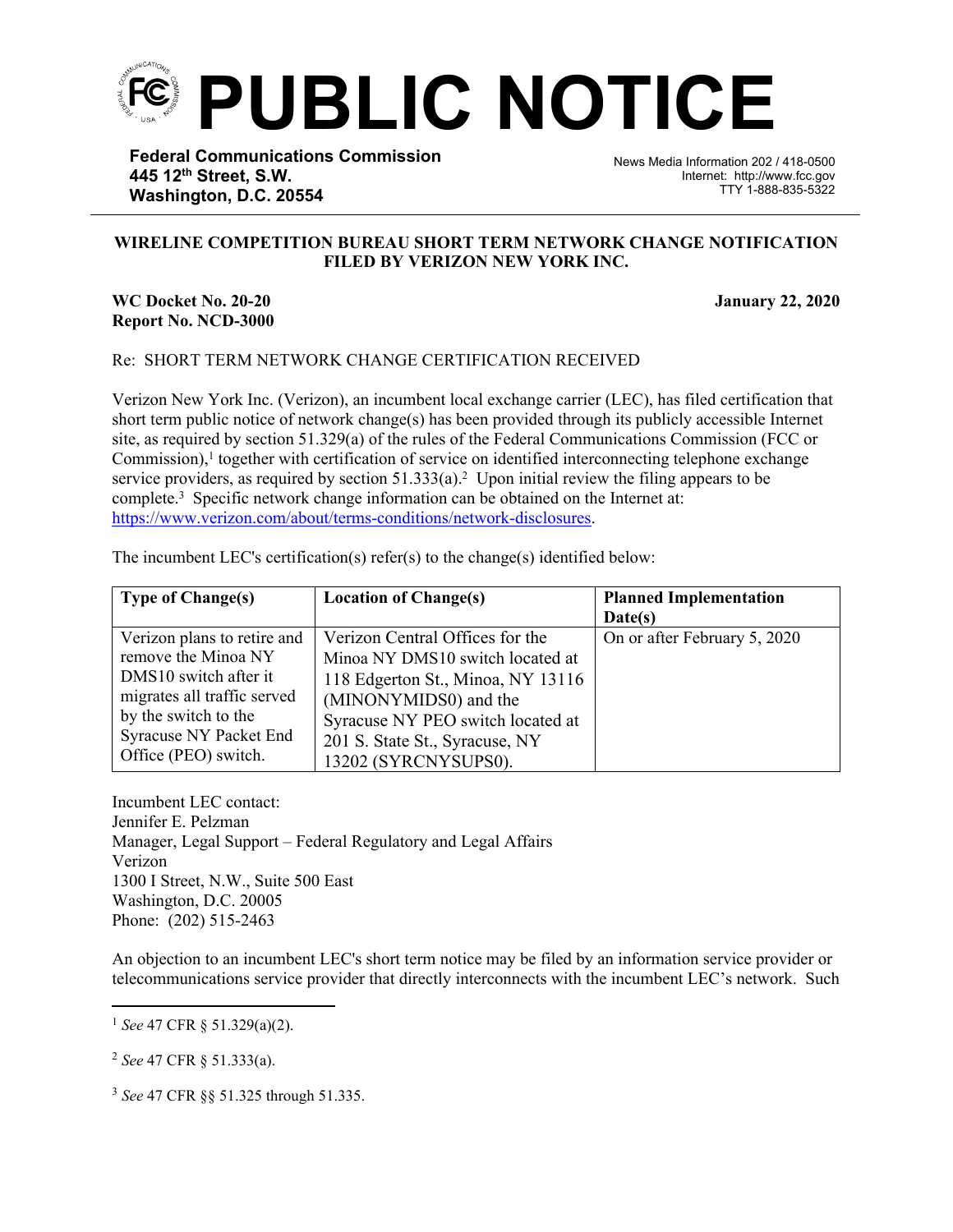objections must be filed with the Commission, and served on the incumbent LEC, no later than the ninth business day following the release of this Public Notice.<sup>4</sup> The effective implementation date of these changes is subject to the FCC's public notice period under section  $51.333(b)$ .<sup>5</sup> For purposes of computation of time when filing a petition for reconsideration, application for review, or petition for judicial review of the Commission's decision, the date of "public notice" shall be the later of ten business days after the release date of this Public Notice, or the release date of any further public notice or order announcing final action, as applicable. Should no petitions for reconsideration, applications for review, or petitions for judicial review be timely filed, the proceeding listed in this Public Notice shall be terminated, and the docket will be closed.

Information service providers and telecommunications service providers that directly interconnect with the incumbent LEC's network may file objections, and other interested parties may file comments, regarding this network change notice using the Internet by accessing the ECFS: [http://apps.fcc.gov/ecfs.](http://apps.fcc.gov/ecfs) Filers should follow the instructions provided on the Web site for submitting comments. Generally, only one copy of an electronic submission must be filed. In completing the transmittal screen, filers should include their full name, U.S. Postal Service mailing address, and the applicable docket number. Interested parties also may comment on this network change notice by sending an e-mail to [NetworkChange@fcc.gov.](mailto:NetworkChange@fcc.gov) The subject line of the e-mail must include the correct NCD Report Number or docket number in order for the comments to be considered in conjunction with this proceeding. All information submitted including names and addresses will be publicly available via the web.

Parties who choose to file paper copies must file an original and one copy of each filing. Such filings can be sent by hand or messenger delivery, by commercial overnight courier, or by first-class or overnight U.S. Postal Service mail. All filings must be addressed to the Commission's Secretary, Office of the Secretary, Federal Communications Commission. All hand-delivered or messenger-delivered paper filings for the Commission's Secretary must be delivered to FCC Headquarters at 445 12th Street, S.W., Room TW-A325, Washington, D.C. 20554. The filing hours are Monday through Friday, 8:00 a.m. to 7:00 p.m. All hand deliveries must be held together with rubber bands or fasteners. Any envelopes and boxes must be disposed of before entering the building. Commercial overnight mail (other than U.S. Postal Service Express Mail and Priority Mail) must be sent to 9050 Junction Drive, Annapolis Junction, MD 20701. U.S. Postal Service first-class, Express, and Priority mail must be addressed to 445 12th Street, S.W., Washington, D.C. 20554.

This proceeding is considered a "permit but disclose" proceeding for purposes of the Commission's ex parte rules.<sup>6</sup> Participants in this proceeding should familiarize themselves with the Commission's *ex parte* rules. Persons making *ex parte* presentations must file a copy of any written presentation or a memorandum summarizing any oral presentation within two business days after the presentation (unless a different deadline applicable to the Sunshine period applies). Persons making oral *ex parte* presentations are reminded that memoranda summarizing the presentation must (1) list all persons attending or otherwise participating in the meeting at which the *ex parte* presentation was made, and (2) summarize all data presented and arguments made during the presentation. If the presentation consisted in whole or in part of the presentation of data or arguments already reflected in the presenter's written comments, memoranda or other filings in the proceeding, the presenter may provide citations to such data or arguments in his or her prior comments, memoranda, or other filings (specifying the relevant page and/or

<sup>4</sup> *See* 47 CFR § 51.333(c).

<sup>5</sup> *See* 47 CFR § 51.333(b).

<sup>6</sup> 47 CFR § 1.1200 *et seq*.